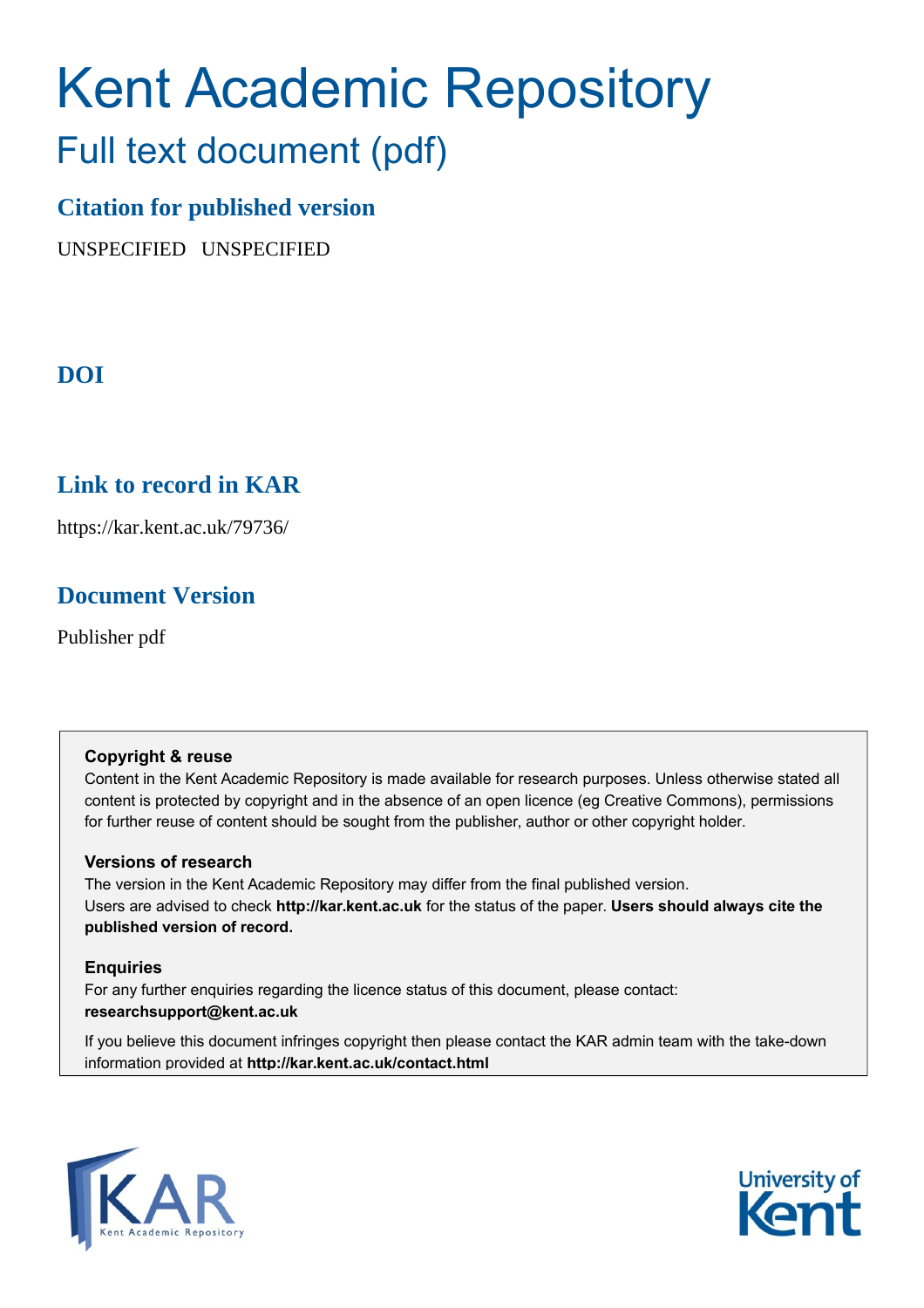





# **An Integrated FTA-FMEA Model for Risk Analysis of Engineering Systems: A Case Study of Subsea Blowout Preventers**

### **Mahmood Shafiee <sup>1</sup> [,](https://orcid.org/0000-0002-6122-5719) Evenye Enjema 1,\* and Athanasios Kolios <sup>2</sup>**

- <sup>1</sup> Department of Energy and Power, Cranfield University, College Road, Bedfordshire MK 43 0AL, UK; m.shafiee@cranfield.ac.uk
- <sup>2</sup> Department of Naval Architecture, Ocean & Marine Engineering, University of Strathclyde, 100 Montrose Street, Glasgow G4 0LZ, UK; athanasios.kolios@strath.ac.uk
- **\*** Correspondence: e.m.enjema@cranfield.ac.uk; Tel.: +44-1234-750111

Received: 3 February 2019; Accepted: 15 March 2019; Published: 21 March 2019



**Abstract:** Engineering systems such as energy production facilities, aviation systems, maritime vessels, etc. continue to grow in size and complexity. This growth has made the identification, quantification and mitigation of risks associated with the failure of such systems so complicated. To solve this problem, several advanced techniques such as Fault Tree Analysis (FTA), Failure Mode and Effects Analysis (FMEA), Reliability-Block Diagram (RBD), Reliability-Centered Maintenance (RCM), Monte-Carlo Simulation (MCS), Markov Analysis (MA) and Bayesian Networks (BN) have been developed in the literature. In order to improve the strengths and eliminate the drawbacks of classical techniques, some hybrid models have been recently developed. In this paper, an integrated FTA and FMEA model is proposed for risk analysis of safety-critical systems. Minimal cut sets derived from the fault trees are weighted based on Birnbaum's measure of importance and then the weights are used to revise Risk Priority Numbers (RPNs) obtained from the use of traditional FMEA techniques. The proposed model is applied to a Blowout Preventer (BOP) system operating under erratic and extreme conditions in a subsea oil and gas field. Though those failures caused by kill valves and hydraulic lines remain among the top risks in the BOP system, significant differences are revealed in risk rankings when the results from the hybrid approach are compared with those obtained from the classical risk analysis methods.

**Keywords:** Fault Tree Analysis (FTA); Failure Mode and Effects Analysis (FMEA); blowout preventer (BOP); risk analysis; minimal cut set; Birnbaum's measure

#### **1. Introduction**

A system is considered complex if it comprises of several interacting components whose series/parallel breakdown is impossible and the overall task cannot be obtained by the summation of individual components' activities [1]. Regardless of the degree of intricacy of the complex system under study, some components are deemed critical, relative to others, regarding the safety and functionality of the entire system. Due to the increasing complexity of engineering systems, the identification and evaluation of risks associated with the failure of individual components is usually the starting point for efficient reliability and safety analysis. For this purpose, several advanced techniques such as Fault Tree Analysis (FTA), Failure Mode and Effects Analysis (FMEA), Reliability Block Diagram (RBD), Reliability-Centered Maintenance (RCM), Monte-Carlo Simulation (MCS), Markov Analysis (MA) and Bayesian Networks (BN) have been developed in the literature [2–4].

FTA is a 'top down' Boolean logic tool commonly used to identify possible causes for potential operating hazards or an undesired event. FMEA is another risk analysis technique that is extensively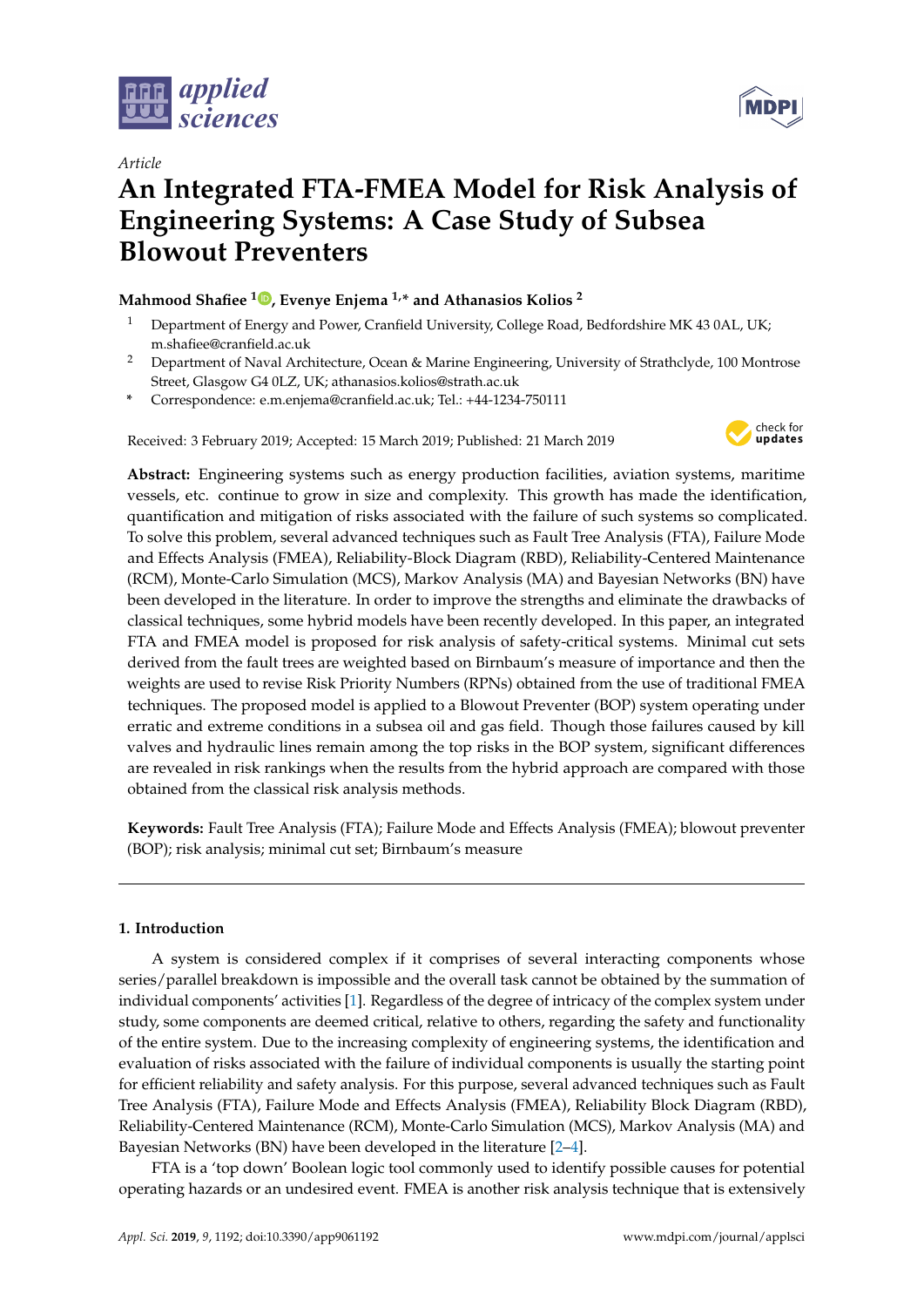used across different industries, such as aerospace, automotive, energy, transport, etc. for determining failure modes and corresponding effects on system performance. The successful application of both the FTA and FMEA techniques has increased their adoption in several reliability and safety engineering analyses studies. However, due to inherent limitations of each technique, coupled with the growing complexity of engineering systems, the use of hybrid models has become very popular in recent years.

Integrated FTA and FMEA has been employed coherently and concurrently to enhance and complement each other in several reliability applications. Forward integration (i.e., FMEA to FTA) and backward integration (i.e., FTA to FMEA) have been proposed, with divers' advantages associated with each integration direction [5,6]. Lutz & Woodhouse [7] also propounded a bi-directional intertwine of both techniques and used it to certify safety-critical software, paving the way for numerous studies on integrating the software domains of both tools. The combination has successfully been applied in civil aerospace and automotive domains. To effectively achieve a set reliability goal, ensure thoroughness and completeness of analysis, and improve quality of analysis without compromise on overall safety, it is necessary to redefine the underlying criteria governing techniques in a combinatorial framework. In Xiao et al. [8], only the occurrence (O) of a failure is taken into consideration because the complex system under consideration was non-repairable. Equal importance was given to all minimal cut sets in terms of their effect on system performance, which caused the severity (S) of failure for all the system components to be same.

By using the minimal cut sets theory and Birnbaum's measure of importance, this paper aims to develop a modified FMEA approach in the backward integration with FTA tool for the identification, evaluation and prioritization of failure risks in safety-critical systems. In order to appropriately identify and rank components according to their criticality, a weight will be assigned to the Risk Priority Number (RPN) associated with each component's failure mode. This weight represents the importance of the component in overall system functionality. A case study of a subsea Blowout Preventer (BOP) is presented to illustrate the applicability of the proposed model.

The rest of the paper continues with a background review of risk analysis techniques in Section 2, followed by a full presentation of our proposed FTA-FMEA methodology in Section 3. Section 4 presents the case study and Section 5 concludes our paper.

#### **2. Research Background**

#### *2.1. Fault Tree Analysis (FTA)*

FTA is a deductive technique for identifying, evaluating, and modeling the interrelationship between events leading to a failure or an undesired state [9]. It is a scientifically sound and proven technique that models complex system interactions in an easy-to-read visual model. Containing qualitative (cut sets) and quantitative (probabilities) sides, the structured, repetitive and methodical construction process results in layers, levels and branches. Once a logical and systematic picture of all immediate and basic causes leading to top event are identified, undesired events are clearly depicted. Though FTA employs Boolean logic to combine a series of lower-level events causing an undesired state of a system, the technique is static and incapable of examining multiple failures [10]. It also is unintuitive and lacks the ability to properly account for dynamic interactions between components. These and many other drawbacks make FTA limited in modeling dynamic complex systems.

#### *2.2. Failure Mode and Effects Analysis (FMEA)*

FMEA is a highly structured approach through which all potential failure modes of a system and their effects can be identified, evaluated, and prioritized. The technique can result in cost/time-savings when employed during early design stages by exposing probable operational challenges and eliminating cascading failures. In this technique, the risk score for each failure mode is obtained by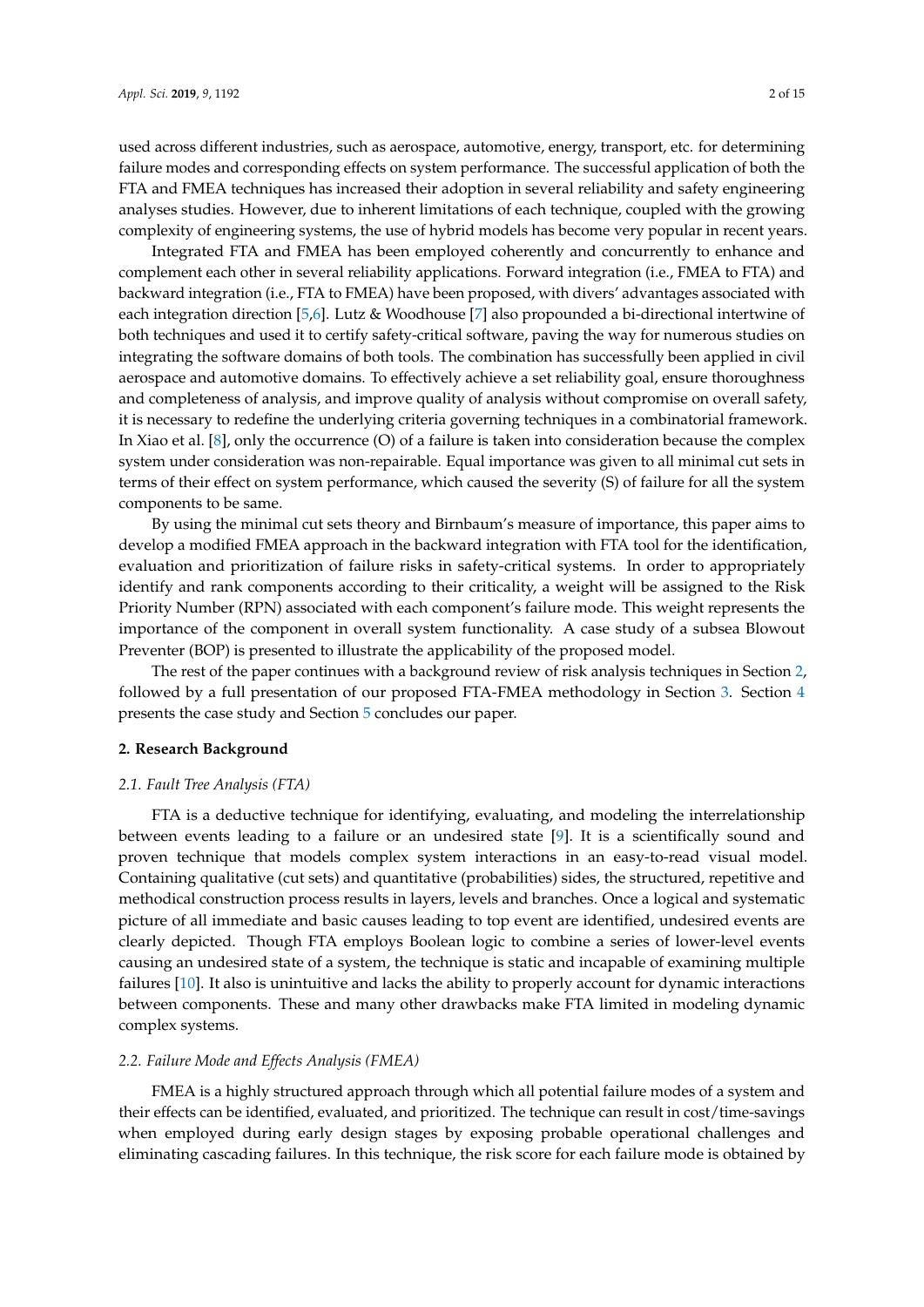multiplying the individual scores for three risk factors of severity (S), occurrence (O), and detectability (D). This composite risk is called "Risk Priority Number (RPN)" and is calculated by:

$$
RPN = S \times O \times D \tag{1}
$$

where the risk factors S, O and D are rated on a scale 1–10 for each failure mode using the guidelines presented in reference [11]. Therefore, the RPN values for different failure modes will range between 1 and 1000. Engineers should assign a threshold RPN value to classify failure modes. For instance, in the current FMEA technique, precautions are taken for all failure modes whose RPN values exceed 100. Thus, a failure mode with RPN = 100 is considered as 'corrective action required', whereas another failure mode with RPN = 98 is classed as 'consider corrective action'.

The general principle governing the multiplication of risk factors to obtain RPNs and prioritization of failure modes has been largely criticized [12]. For example, the three risk factors S, O and D are assumed to have the same importance; or various combinations of S, O and D may produce an identical RPN value, whereas the risk implication may be totally different and may result in high-risk events going unnoticed; etc. Extensive work has been done in the recent years to improve the FMEA process (see, e.g., references [13–15]). According to a detailed literature review performed by [16], Artificial Intelligence (AI), fuzzy rule-based systems, Grey theory, and Multi-Criteria Decision Analysis (MCDA) models such as Analytic Hierarchy Process (AHP) and Analytic Network Process (ANP) are the most prominent methods used for overcoming the FMEA limitations. Furthermore, the cost-based FMEA models pioneered by Gilchrist [17] have also gained popularity.

#### *2.3. FTA and FMEA*

Recently, applying both the FTA and FMEA techniques either simultaneously or in succession has been proven to be complementary, effective and increasingly popular. Employed systematically, an integrated FTA-FMEA technique can provide a thorough evaluation of system safety concerns [18]. FTA yields a comprehensive breakdown of faults leading to the undesired top event, whilst FMEA furnishes the exact fashion in which these faults exists and their direct effects on the top event, making the combination appropriate for safety and reliability analyses.

The backward integration of both tools seemingly provides stronger advantages, though many researchers argue advantages depend on the specific application [9]. Khaiyum and Kumaraswamy [19] carried out FTA in parallel and FMEA sequentially, to analyze and diagnose the different causes of failures in a gas leak detection system. Limitations of the individual techniques were however not explored. Bluvband et al. [20] in a unified bouncing approach considered multiple point failures through interaction matrices, a major enhancement to the traditional FMEA. The interaction between the techniques grows in complexity, requiring in-depth knowledge of the tools and particularly of the system under study.

Employing the combination of FTA and FEMA for identifying critical components and reliability analysis of highly complex systems has received little attention. Zhai et al. [21] combined three methods of critical component identification, namely reliability prediction, FMEA and FTA in a reliability tolerance design program for light-emitting diode (LED). Liu et al. [5] used the combination of FTA and FMEA techniques to identify critical components in the manufacturing processes of a photovoltaic power station in the bi-directional fashion, revising minimal cut sets and continually refining them. Though software usage is incorporated, the process remains long and complex. As clearly seen, these methodologies are not without limitations. Therefore, there still exists a crucial need to manage different criteria of risk analysis techniques in a combinatorial framework to efficiently furnish and complement each other, and be pertinent to specific safety and reliability requirements. In order to tap maximum benefits of an FTA-FMEA integration, minimal cut set theory will be used in this study.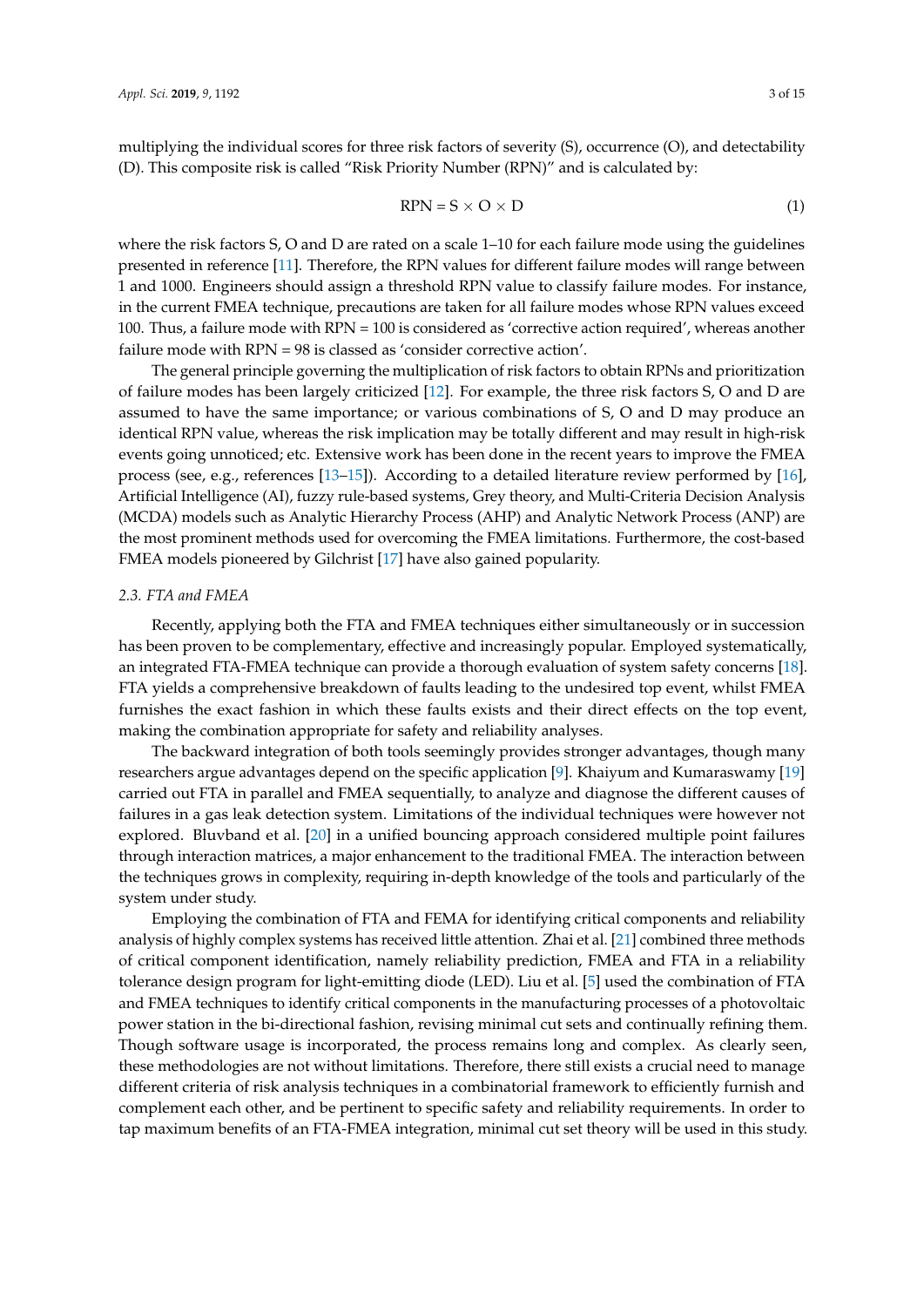Weights (*w*) are assigned to RPN values in the FMEA technique to incorporate the importance of each  $\frac{1}{2}$  component in the system. Therefore, the weighted RNP value is calculated by Equation (2), that is,  $\mathbf{F}(\mathbf{F} \mid \mathbf{F} \mid \mathbf{F} \mid \mathbf{F} \mid \mathbf{F} \mid \mathbf{F} \mid \mathbf{F} \mid \mathbf{F} \mid \mathbf{F} \mid \mathbf{F} \mid \mathbf{F} \mid \mathbf{F} \mid \mathbf{F} \mid \mathbf{F} \mid \mathbf{F} \mid \mathbf{F} \mid \mathbf{F} \mid \mathbf{F} \mid \mathbf{F} \mid \mathbf{F} \mid \mathbf{F} \mid \mathbf{F} \mid \mathbf{F} \mid \mathbf{F} \mid \mathbf{F} \mid \mathbf{F} \mid \mathbf{F}$  $\mathcal{L}$  critical is the critical distribution of the weighted and  $\mathcal{L}$  and  $\mathcal{L}$  and  $\mathcal{L}$ 

$$
WRPN = w \times S \times O \times D \tag{2}
$$

where as shown*, w* is factored into traditional RPN values to prioritize failure modes and thereafter critical components. These weights are vital as they are representative of the importance of minimal cut sets and hence all components are represented by the latter. The FTA methodology is selected for this purpose, as it readily provides and ranks minimal cut sets in terms of importance to system performance. Subsequent breakdown of minimal cut sets allows all components to be analyzed in FMEA worksheets. Simplicity and ease of use are introduced through underlying theory that links both techniques and the complex system under consideration, and is streamlined to component level. The criticality of components is then calculated, not based on RPN but on the weighted RPN. The details of the methodology are presented in the next Section.

## 3. Proposed Methodology

To integrate both the FTA and FMEA techniques for the purposes of identifying, evaluating and prioritizing failure modes, a methodology is proposed based on the minimal cut sets theory and Birnbaum's measure of importance. In the backward integration framework, as shown in Figure 1, *Components of the complex system under consideration are de-coupled by means of the FTA technique.* The undesired top event is identified based on the reliability requirements of the complex system and initial itemization of components emanates from the fault trees. Results provide information to subsequently adjust the FMEA criteria. With root nodes in the fault tree forming the base for system function in the failure mode table, probability, severity and detectability measures are modified based<br> on the set reliability goal. The steps of the proposed methodology are explained below: are modified based on the set reliability goal. The steps of the proposed methodology are explained



**Figure 1.** FTA-FMEA integration framework. **Figure 1.** FTA-FMEA integration framework.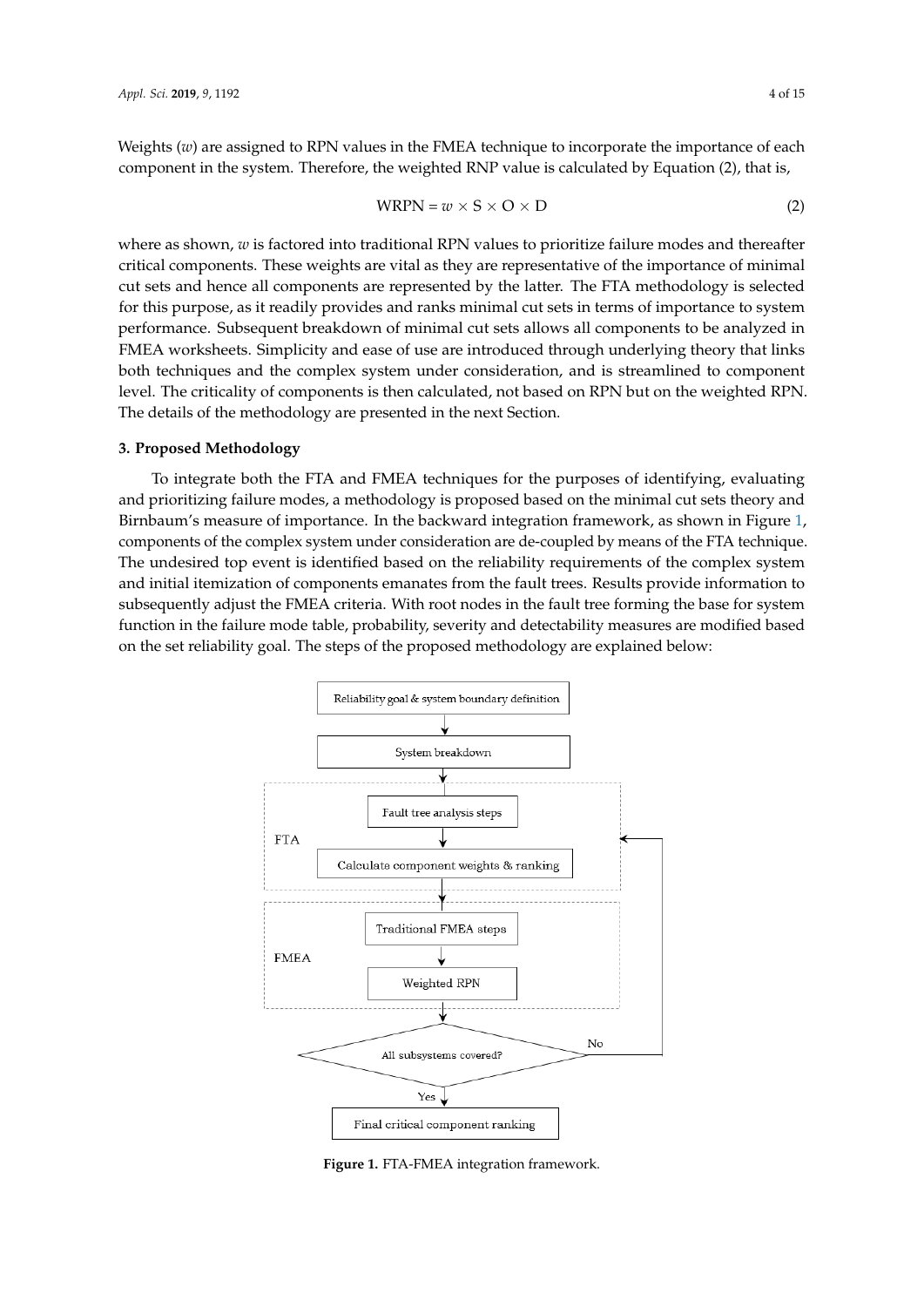As a preliminary step in reliability assessment, particularly for complex systems, establishing generic reliability requirements of the system under consideration acts as a reference for further verification and validation. More so, the scope and element boundaries of the system require elucidation as complexity by definition may depict considerably large systems, interacting with several other elements.

#### *3.2. System Breakdown*

As stated by Kolowrocki [1], it is nearly impossible to model a complex system using the traditional reliability analysis methods. The logical approach for this purpose is to subdivide the system into smaller units and employ probabilistic techniques to calculate overall reliability, based on reliability of the subsystems. Once the scope and boundaries are defined, clarity on further categorization of the system under consideration is facilitated, particularly for any expert or analyst with considerable knowledge.

#### *3.3. FTA Steps*

This phase includes slight modifications to the traditional FTA steps. The top event is defined and all immediate causes are identified. Again, secondary level events are specified and all root causes down to basic level are identified. The fault tree diagram is built and different fault combinations leading to top event are presented. At this stage, several fault trees may become necessary, dependent on the complexity of the system under consideration. For this reason, utilization of software applications for building and analyzing fault trees can facilitate the process. Finally, minimal cut sets are obtained and their importance weights are evaluated. Assuming *w* is an independent function variable representing the importance of *i*th minimal cut set in the fault tree structure, we have:

$$
w_i = F(X_i), \, i = 1, 2 \tag{3}
$$

where  $X_i$  represents the importance of the *i*th minimal cut set and  $F(X_i)$  is a function with independent variable *X<sup>i</sup> .* By substituting Equation (3) in Equation (2), we have:

$$
WRPN_i = F(X_i) \times S_i \times O_i \times D_i, \dots = 1, 2
$$
\n<sup>(4)</sup>

Quantitative perspectives on dominant contributors to the top event can be provided by calculating the importance measure of the components in the system. Several methods such as Fussell-Vesely, Birnbaum, etc. have been developed in the literature for this purpose [22]. Though Fussell-Vesely is the most commonly used approach, it does not necessarily identify all minimal cut sets in a complex system. Birnbaum's measure is hence selected and used in this study as modification and versatility based on system application is possible. Hence, the importance of the *i*th minimal cut set is given by:

$$
X_i = \delta h p / \delta p_i = h(1_i, p^{(i)}) - h(0_i, p^{(i)})
$$
\n(5)

where  $h(1_i, p^{(i)})$  presents the probability that the system fails when component *i* fails and  $h(0_i, p^{(i)})$  presents the probability that the system fails when component *i* is working. *w<sup>i</sup>* is a value between zero and one, i.e.,  $w_i \in [0,1]$ , and thus it will have little impact on RPN values which are integer numbers between 1 and 1000. Based on the assessment catalogue proposed by Pickard et al. [23], Table 1 is created to magnify individual importance indices and map them to corresponding domain functions *F*(*X<sup>i</sup>* ).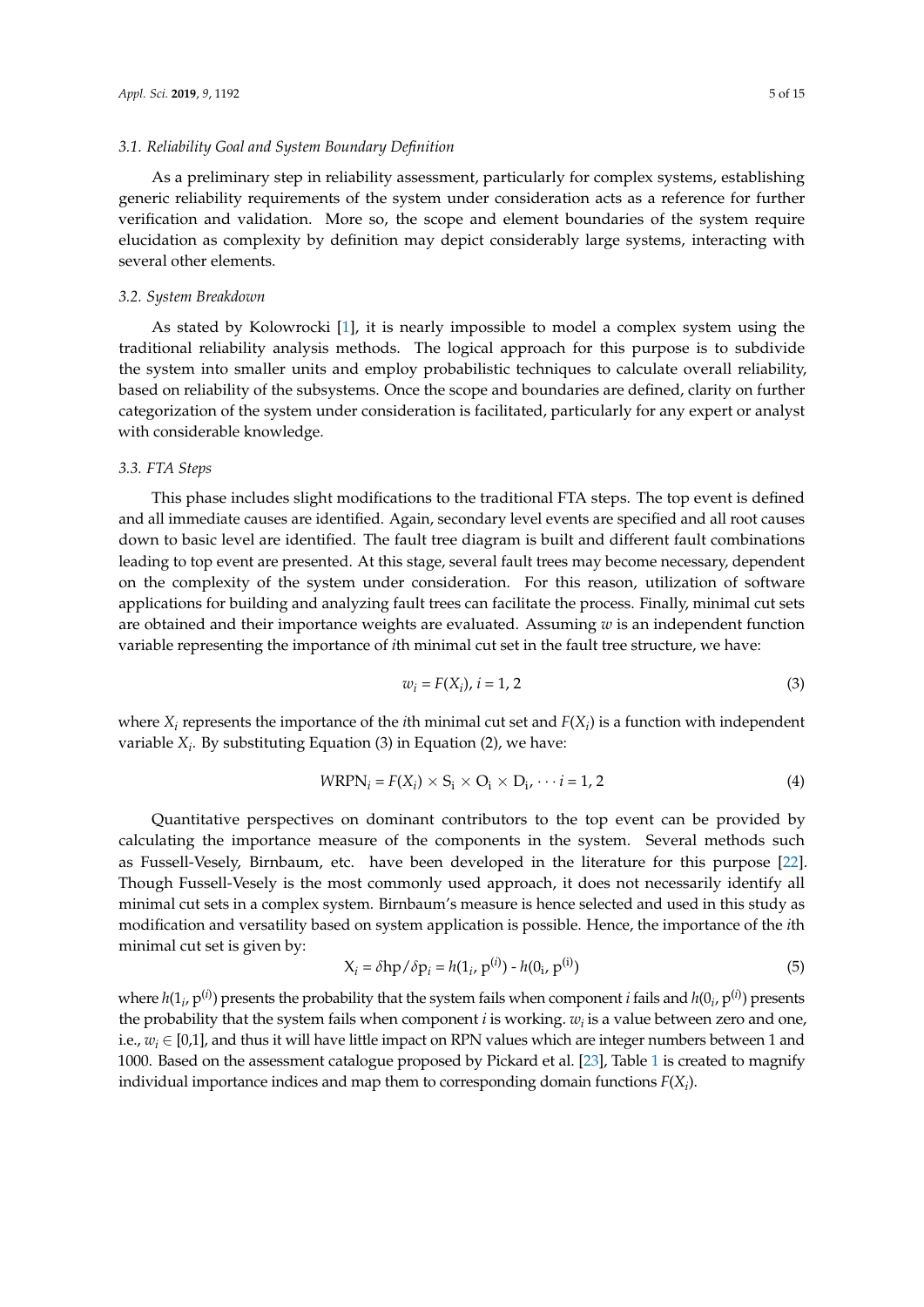| $X_i(w_i)$   | $F(X_i)$       |
|--------------|----------------|
| 1(0.000001)  |                |
| 10 (0.00001) | $\overline{2}$ |
| 100 (0.0001) | 3              |
| 1000 (0.001) | 4              |
| 5000 (0.005) | 5              |
| 10000 (0.01) | 6              |
| 50000 (0.05) | 7              |
| 100000(0.1)  | 8              |
| 500000(0.1)  | 9              |
| 1000000 (1)  | 10             |

**Table 1.** Ranking criteria for the weights.

#### *3.4. FMEA Steps*

Aside from typical FMEA steps that are detailed and explained in reference [11], the additional tasks that should be implemented at this stage include revising traditional RPN values and ranking components based on the weighted RPNs. Experts brainstorm and report the results as in the traditional FMEA process. In this case, the minimal cut sets that were obtained from the fault trees aid the failure mode identification process. The weights are multiplied with RPNs obtained from the traditional FMEA procedure. It must be noted that minimal cut sets may include one or more components which should be assigned relative importance, as multiple failures are not considered. Components with highest RPNs may not necessarily possess highest WRPNs in this methodology, hence added criteria for ranking. An integrated FTA-FMEA worksheet carrying all necessary data from the traditional FTA and FMEA approaches is shown in Table 2, ending with suggested preventive actions.

| Table 2. An integrated FTA-FMEA worksheet. |  |  |
|--------------------------------------------|--|--|
|--------------------------------------------|--|--|

| System:    |            |       |          |       |       |        | Report No.   |   |             |            |               |            |          |
|------------|------------|-------|----------|-------|-------|--------|--------------|---|-------------|------------|---------------|------------|----------|
|            | Component: |       |          |       |       |        | Prepared by: |   |             |            |               |            |          |
| Team:      |            |       |          |       |       |        | Date:        |   |             |            |               |            |          |
|            | <b>FTA</b> |       |          |       |       |        |              |   | <b>FMEA</b> |            |               |            |          |
| <b>MCS</b> | Component/ | $X_i$ | $F(X_i)$ | Fail. | Fail. | Fail.  | Ctrl.        | S | D           | <b>RPN</b> | Priority WRPN | <b>New</b> | Action   |
|            | subsystem  |       |          | mode  | cause | effect | Mech.        |   |             |            |               | priority   | required |
|            |            |       |          |       |       |        |              |   |             |            |               |            |          |

The traditional approaches of both FTA and FMEA techniques are revisited though all relevant software advances. This is to provide the basis for criteria amelioration at every stage. Certain assumptions are considered with this methodology:

- Failure modes in FMEA are a direct result of the faults identified in the FTA process and the failure causes are assumed to be mutually independent.
- In the FMEA method, only the most critical failure modes are considered. Double or multiple failure modes inclusion, though representing a major improvement to traditional FMEA, would be important only when the assessment's aim is beyond the scope of this work such as risk identification and further quantitative analysis.
- The complex system under consideration should be coherent and modular with each module relevant to system functioning, with the FTA possessing only *AND* and *OR* gates.

In the next section, a case study is presented to illustrate the application of the proposed model in an industrial context.

#### **4. Case Study**

Blowout Preventers (BOPs) are considered the last line of defense in any drilling or workover oil and gas operations. In an array of stacked valves (see Figure 2), where one or more lower level non-critical components can result in a common undesired event, FTA is a suitable tool as it identifies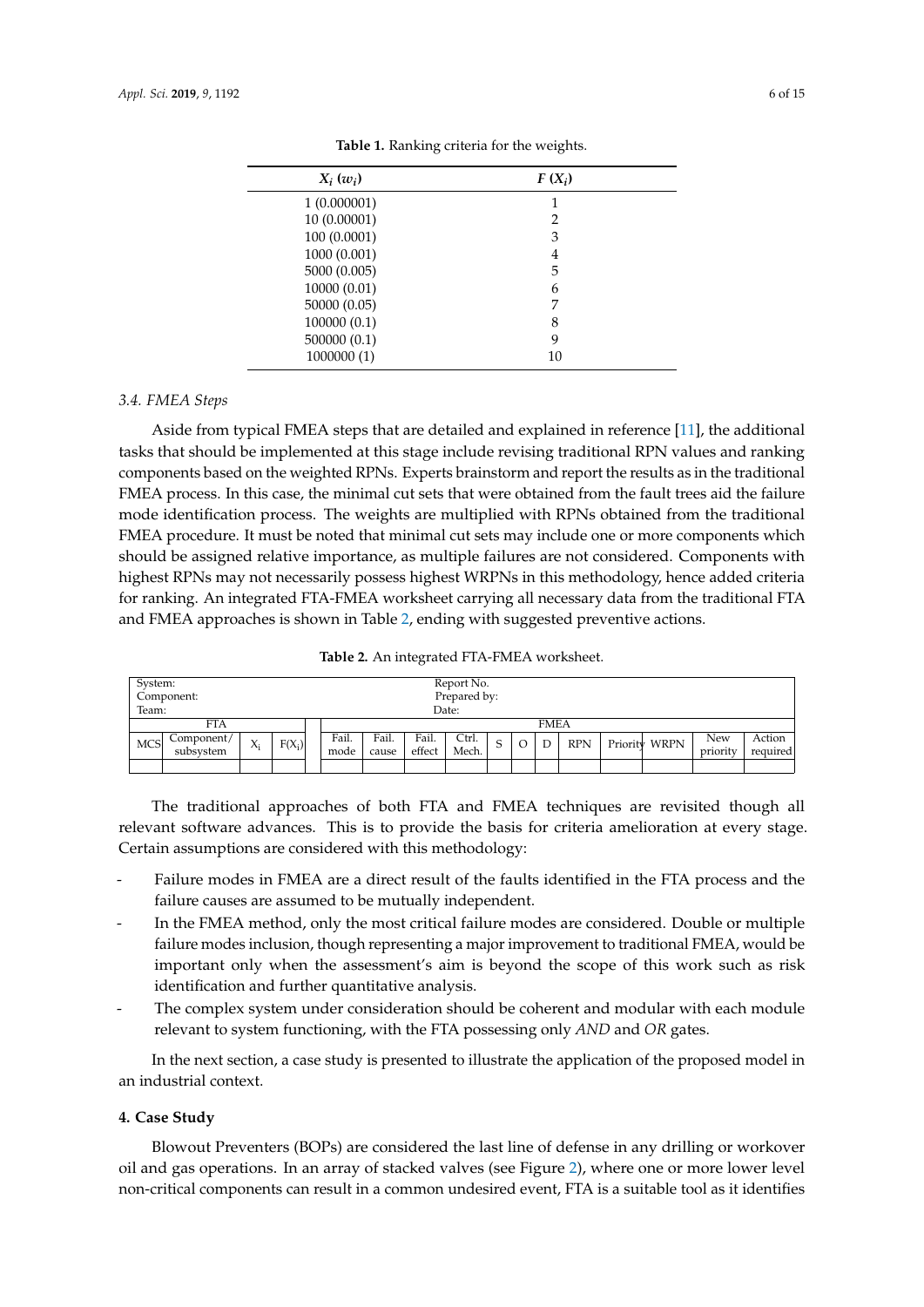minimal cut sets and minimal path sets of common-cause failure (CCF). This is particularly important for BOP systems, as in an assembly with parallel connections, wherein CCF is a major characteristic [24]. FTA has been so far employed in several BOP reliability analyses (see, e.g., references [25–28]), proving to be convenient for identifying failure modes within the BOP stack. Fowler and Roche [29] used both FTA and FMEA for reliability analysis of the device and its hydraulic control system. They employed the inductive bottom-up approach to determine consequences of part malfunction and to link undesired events to their causes, the deductive supplement. FMEA was again extended to include criticality and applied to the entire system in a study conducted by American Bureau of Shipping (ABS) and ABSG Consulting Inc. for the Bureau of Safety and Environmental Enforcement (BSEE) [30]. A BOP reliability analysis model was recently developed by employing the software package Norsys Netica [\(https://www.norsys.com/netica.html\)](https://www.norsys.com/netica.html) to aid in identification, evaluation, and prioritization of failure risks [31].



**Figure 2.** Typical BOP stack and components. **Figure 2.** Typical BOP stack and components.

For complex systems such as BOP in which interdependencies between sub-components are complicated, combined (hybrid) techniques are worthwhile. Identifying critical components in a complicated, combined (hybrid) techniques are worthwhile. Identifying critical components in a system with over seven (7) main subsystems, housing about 600 individual components may be the starting point for more detailed qualitative and quantitative analyses. The proposed integration methodology is explained step by step as follows: methodology is explained step by step as follows:

- 1. Reliability goal and system boundary definition 1. Reliability goal and system boundary definition
	- Identification of critical components within the system*:* As a large specialized and - Identification of critical components within the system: As a large specialized and mechanical valve assembly that is used to seal wells against kicks or blowouts during<br>will be the one will be the one will be the one will be the one will be the one will be the one will be the seal will be the seal of the drilling or work-over operations, a critical component will be the one whose failure will lead to the failure of the entire system or a major part of it.
	- Setting overall reliability requirements for the system: Safety Integrity Level (SIL) requirements are widely accepted for the basis of operation and design of Safety Instrumented Systems. For BOP systems, the IEC 61508 requirements for the safety integrated functions are applied [32].
	- Defining system specifications: The BOP system considered in this study is a type of class VI configuration with 4 rams and dual annular. Main subsystems (from the upper annular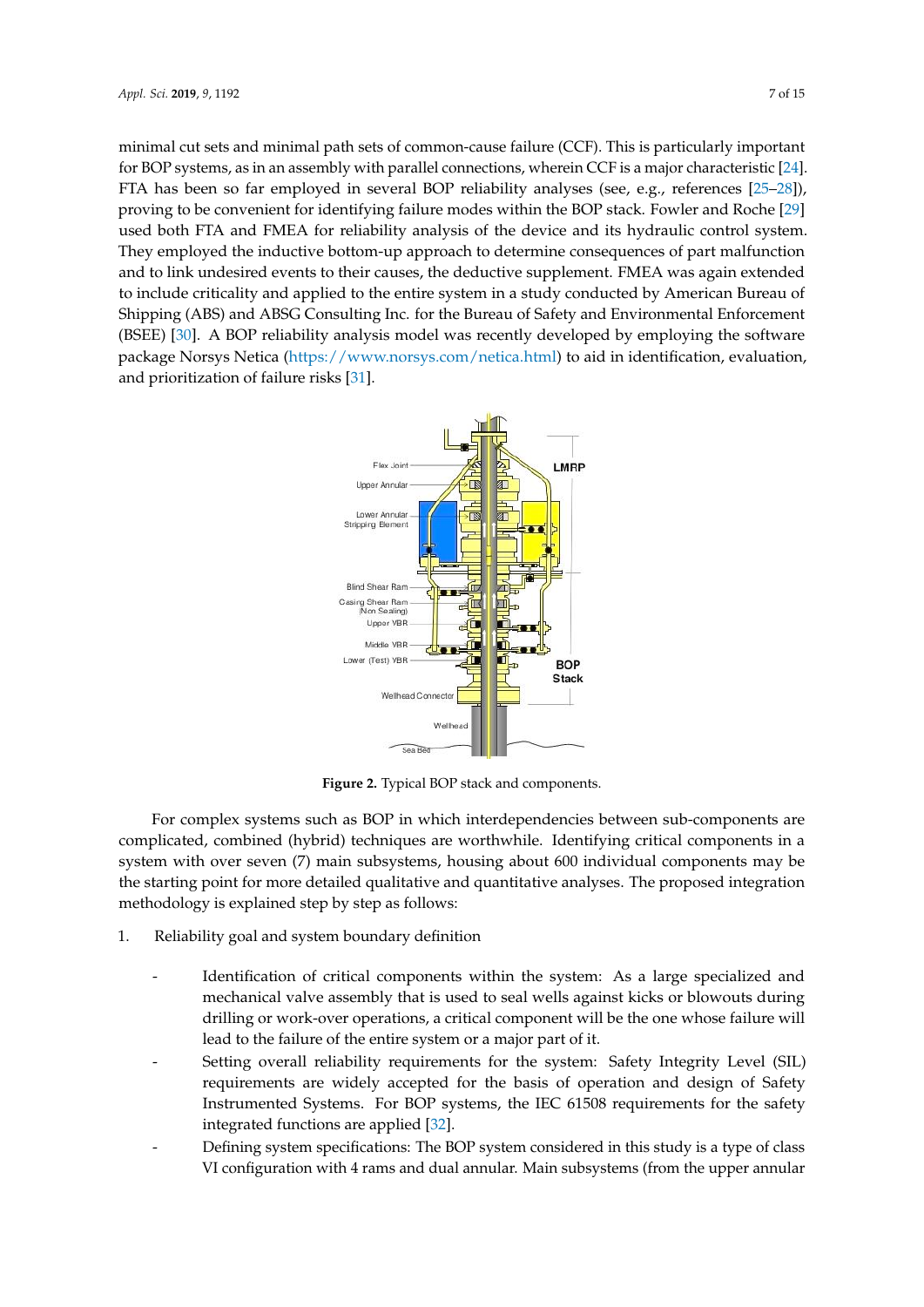preventer to the wellhead connector) make up components under investigation, ignoring surface controls, panels and accumulators as shown in Figure 2.

- 2. System Breakdown Physical and functional categorization of components is achieved as part of the requirements for FTA and FMEA. Major components of the BOP as identified in the literature include: control system (pods, accumulators, auto-shear system), ram preventers (pipe, blind-shear and/or casing-shear preventers), annular preventers (lower and upper), connectors (wellhead and Lower Marine Riser Package (LMRP)) and kill/choke system (valves and lines).
- 3. FTA Steps The undesired top event for a BOP is a blowout once a kick cannot be killed. This forms the apex, upon which the fault tree is built and shown in Figure 3, alongside the immediate top-level basic events. Analyses at this stage were aided by a professional software called FaultTree+<sup>TM</sup> [33], requiring overall structural and functional knowledge about the system. All cut sets were determined and the weights were calculated by Equations (4) and (5). The minimal cut sets and gate summary of the BOP's fault tree are extensive and not thoroughly presented here. Table 3 gives the results obtained for some components and presents the cut sets with associated rankings calculated from Table 1, to demonstrate applicability.
- 4. FMEA Steps An FMEA standard procedure is followed at this stage. In this case, however, a detailed FMEA study is conducted on BOP system using the severity, occurrence and detectability ratings reported in reference [34]. The methodology used ten-point scales for severity rating (see Table 4), occurrence rating (see Table 5), and detectability rating (see Table  $6$ ) to represent the risk priorities of the BOP failures.<br>



**Figure 3.** Top level of fault tree**. Figure 3.**Top level of fault tree.

**Table 3.** Weights and rankings of some BOP components.

| <b>Minimal Cut Set</b> | <b>Associated Component(s)</b> | <b>Importance Weight</b> | Ranking |
|------------------------|--------------------------------|--------------------------|---------|
| B0                     | Wellhead connector             |                          | 10      |
|                        | Pod 1 (blue pod)               | 0.106                    | 8       |
| D001; D002             | Pod 2 (yellow pod)             | 0.106                    | 8       |
|                        | Lower pipe ram                 | 0.00001                  |         |
| B00000; B0000; B00     | Upper pipe ram                 | 0.000053                 |         |
|                        | Blinds shear ram               | 0.233                    |         |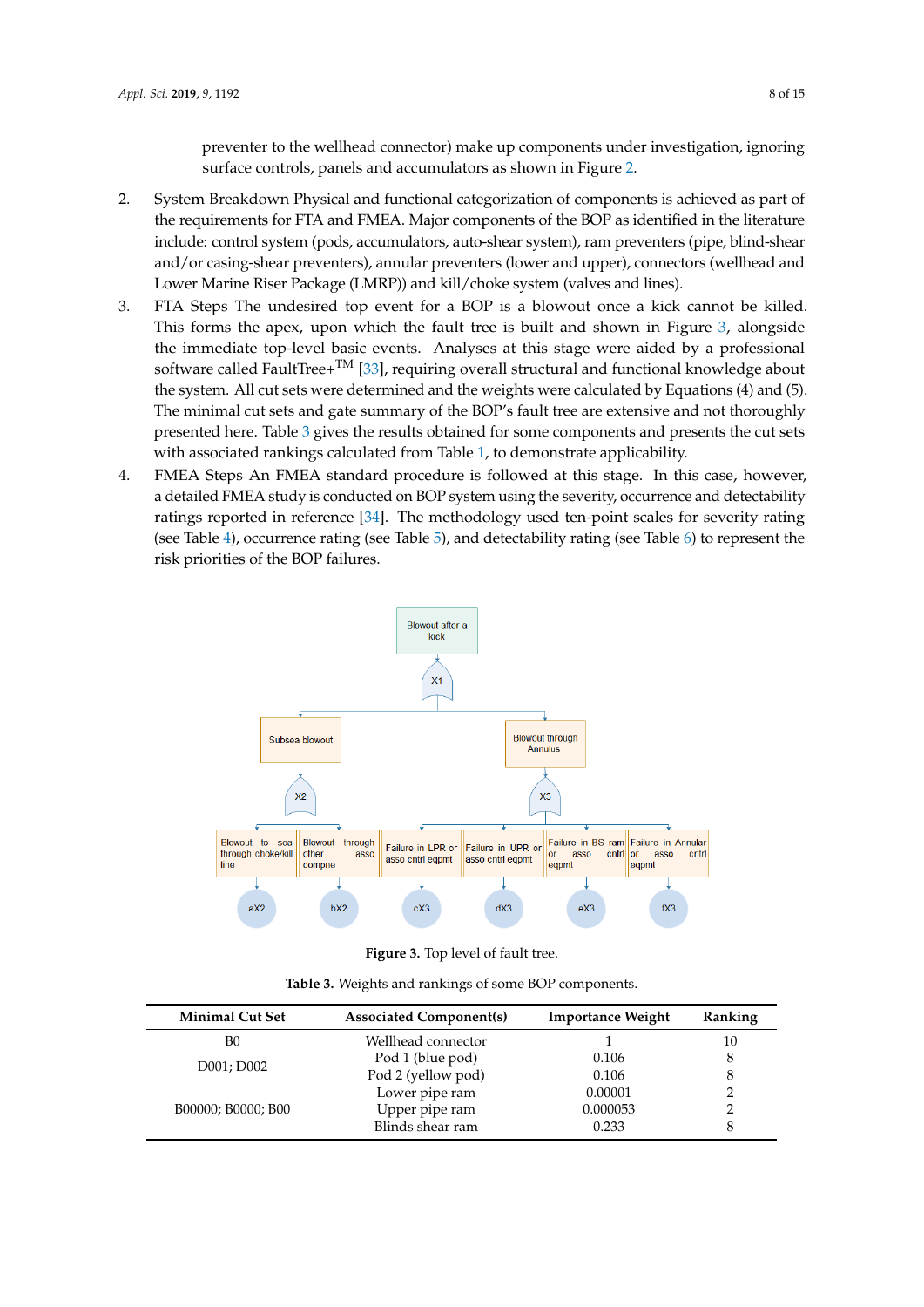| <b>Severity Rating</b> | Significance                                                                                               | Personnel                                        | Environment                                                                | Downtime                                                                                                                         |
|------------------------|------------------------------------------------------------------------------------------------------------|--------------------------------------------------|----------------------------------------------------------------------------|----------------------------------------------------------------------------------------------------------------------------------|
| $\mathbf{1}$           | Does not affect BOP<br>functionality; no impact on<br>safety and environment                               | No impact                                        | No impact                                                                  | No downtime, repair can<br>be done while drilling<br>continues.                                                                  |
| 2                      | Does not affect BOP<br>functionality but needs to<br>be corrected; no impact on<br>safety and environment. | No impact                                        | No impact                                                                  | No downtime, repair can<br>be done at next<br>opportunity, drilling<br>continues.                                                |
| 3                      | Partial loss of BOP<br>function; no loss of well<br>control                                                | No impact                                        | No impact                                                                  | Downtime of less than a<br>shift, stop drilling,<br>intervene and repair.                                                        |
| $\overline{4}$         | Partial loss of BOP<br>function; no loss of well<br>control.                                               | No impact                                        | No impact                                                                  | Downtime between a shift<br>and 24 h, stop drilling,<br>intervene and repair.                                                    |
| 5                      | Partial loss of BOP<br>primary function if not<br>corrected immediately.                                   | No impact                                        | No impact                                                                  | Downtime between 1 and<br>7 days-stop drilling,<br>intervene and repair<br>(surface only).                                       |
| 6                      | Partial loss of BOP<br>primary function if not<br>corrected immediately.                                   | Minor injury no<br>recordable lost<br>time       | Minor external subsea leak<br>(e.g., choke & kill (C&K0<br>Connector leak) | Downtime between 8 and<br>21 days-stop drilling,<br>intervene and repair<br>(surface only).                                      |
| 7                      | Loss of BOP primary<br>function.                                                                           | Minor Injury;<br>some lost time                  | Significant external subsea<br>leak (e.g., major connector<br>leak)        | Pulling LMRP only                                                                                                                |
| 8                      | Loss of BOP primary<br>function.                                                                           | Serious Injury;<br>significant lost<br>time.     | <1000 barrels                                                              | Pulling LMRP/BOP stack                                                                                                           |
| 9                      | Loss of BOP primary<br>function.                                                                           | Single Fatality;<br>multiple<br>serious injuries | $>1000$ barrels                                                            | Shut down of operations;<br>drilling stopped and major<br>regulatory implications;<br>changes to drilling<br>schedule >3 months. |
| 10                     | Loss of BOP primary<br>function.                                                                           | Multiple<br>fatalities and<br>injuries           | >10,000 barrels and severe<br>environmental damage<br>over a large area.   | Shut down of operations;<br>drilling stopped and major<br>regulatory implications;<br>total loss of asset.                       |

| Table 4. Severity ratings of a failure for BOP. |  |  |  |
|-------------------------------------------------|--|--|--|
|-------------------------------------------------|--|--|--|

## **Table 5.** Occurrence ratings of a failure for BOP.

| <b>Occurrence Rating</b> | Frequency/Rig Year                                            | Occurrence                                                                 |
|--------------------------|---------------------------------------------------------------|----------------------------------------------------------------------------|
| 1                        | <1 event every 100 rig years                                  | Less than 1% chance every 10 years of<br>operation                         |
| $\overline{2}$           | <1 event every 10 rig years to 1 event<br>every 100 rig years | Less than once every 10 years to 10%<br>chance every 10 years of operation |
| 3                        | <1 event every 5 rig years to 1 event<br>every 10 rig years   | Less than once every 5 years to once<br>every 10 years                     |
| 4                        | <1 event every 2 rig years to 1 event<br>every 5 rig years    | Less than once every 2 years to once<br>every 5 years                      |
| 5                        | $\langle$ 1 event/rig yr. to 1 event every 2 rig<br>years     | Less than once a year to once every 2<br>years                             |
| 6                        | $\langle$ 2 events/rig yr. to 1 event/yr.                     | Less than twice a year to once a year                                      |
| 7                        | $\langle$ 4 events/rig yr. to 2 events /yr.                   | Less than once a quarter to twice a year                                   |
| 8                        | $\langle$ 10 events/rig yr. to 4 events/rig yr.               | Less than once a month to once a<br>quarter                                |
| 9                        | <50 events/rig yr. to 10 events /rig yr.                      | Less than once a week to once a month                                      |
| 10                       | $>50+$ events/rig yr.                                         | Once a week or more often                                                  |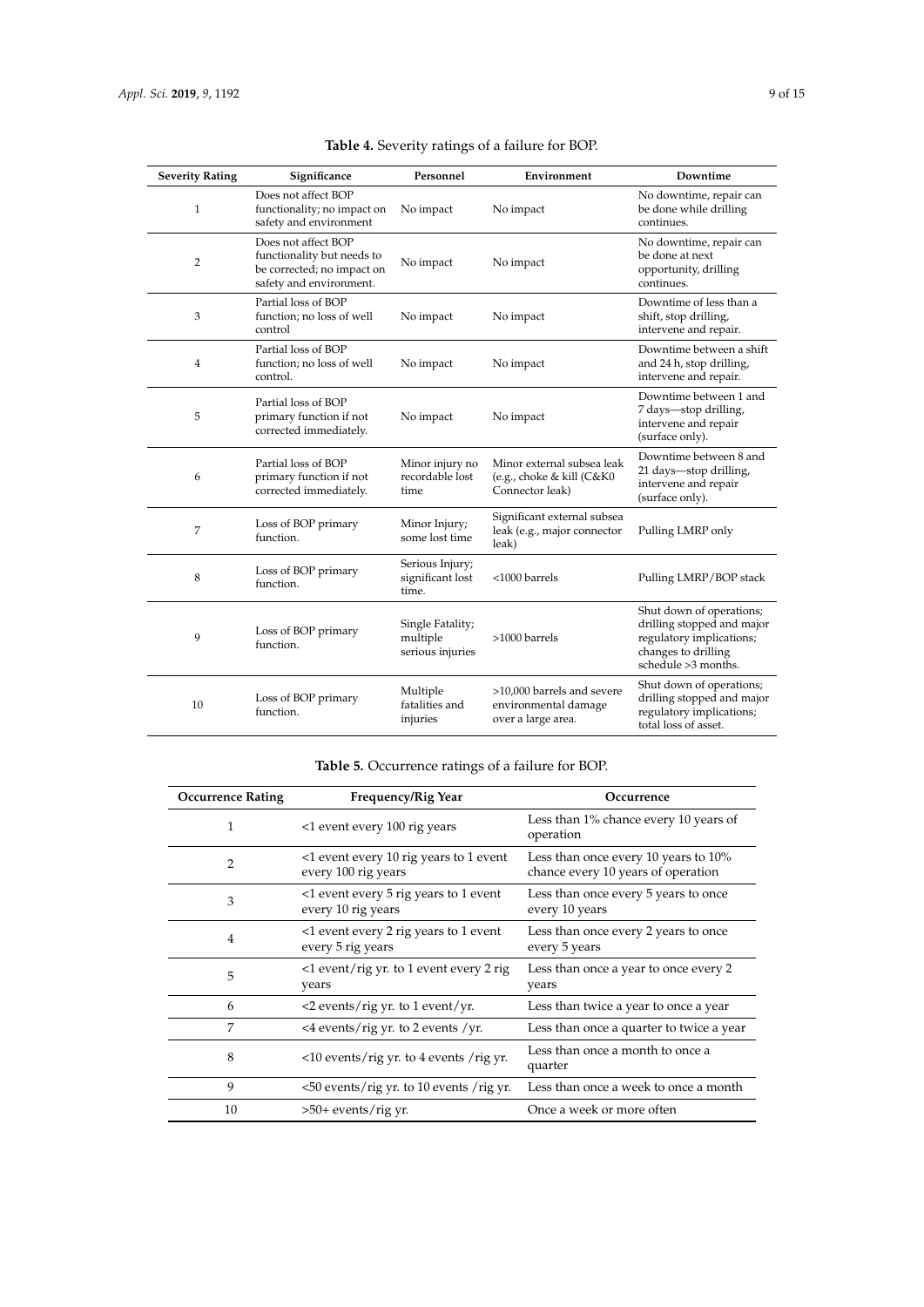| <b>Detection Rating</b> | Detection            | <b>Likelihood of Detection</b>                                                                                                                                                                                                      |
|-------------------------|----------------------|-------------------------------------------------------------------------------------------------------------------------------------------------------------------------------------------------------------------------------------|
| 1                       | Almost certain       | Very high probability of detection (>90% probability of<br>detection) by design controls (redundant or independent<br>self-diagnostic capability, independent alarms) will<br>certainly detect failures                             |
| 2                       | Very high            | High probability of detection (50 to 90% of detection) by<br>design controls (single device self-diagnostic capability,<br>single alarms, visual monitoring, leak monitoring, loss of<br>fluid etc.) will certainly detect failures |
| 3                       | High                 | Probability of detection via weekly on-stream<br>tests/inspections will provide immediate detection of<br>the failure                                                                                                               |
| 4                       | Moderately high      | Probability of detection via monthly on-stream<br>tests/inspections will provide immediate detection of<br>the failure                                                                                                              |
| 5                       | Moderate             | Probability of detection via quarterly on-stream<br>tests/inspections will provide immediate detection of<br>the failure                                                                                                            |
| 6                       | Low                  | Can only be detected during routine inspections/tests<br>while the BOP is pulled from the well                                                                                                                                      |
| $7 - 8$                 | Very low             | Can only be detected during major PMs while the BOP is<br>pulled from the well                                                                                                                                                      |
| 9                       | Remote               | Can only be detected and/or corrected during major<br>overhaul or rebuilding-type activities                                                                                                                                        |
| 10                      | Absolute uncertainty | Currently no design controls or maintenance techniques<br>in place                                                                                                                                                                  |

|  | Table 6. Detectability ratings of a failure for BOP. |  |  |
|--|------------------------------------------------------|--|--|
|--|------------------------------------------------------|--|--|

Weighted RPNs are then calculated by multiplying the traditional RPN values with the weight factor, resulting in weighted RPN values to become between 1 and 10,000. Comparatively, components requiring greater corrective action and implicitly considered to be critical based on the traditional FMEA approach differ from those obtained by the proposed FTA-FMEA technique. Table 7 demonstrates this for a cross section of components and reveals that control pods may require more attention after blind shear rams as opposed to pipe rams in the traditional FMEA ranking system.

**Table 7.** A comparison between the results obtained from the traditional FMEA technique with those obtained by the proposed method.

| Component          | <b>RPN</b> from Traditional FMEA | Weighted RPN from FTA-FMEA Approach |
|--------------------|----------------------------------|-------------------------------------|
| Wellhead connector | 40                               | 400                                 |
| Blue Pod           | 35                               | 280                                 |
| Yellow pod         | 35                               | 280                                 |
| Lower pipe ram     | 70                               | 140                                 |
| Upper pipe ram     | 76                               | 152                                 |
| Blind shear ram    | 80                               | 640                                 |

Figure 4 provides a clear comparison between the traditional RPN values and the weighted RPN values.

Though some components such as the kill valves still remain at top priority in RPN rankings with the proposed technique, a clear disparity in rankings and hence in the criticality of components is depicted in others such as the connectors (wellhead and LMRP). Choke valves are ranked at the same level with casing shear rams and are higher than blind shear rams and accumulators.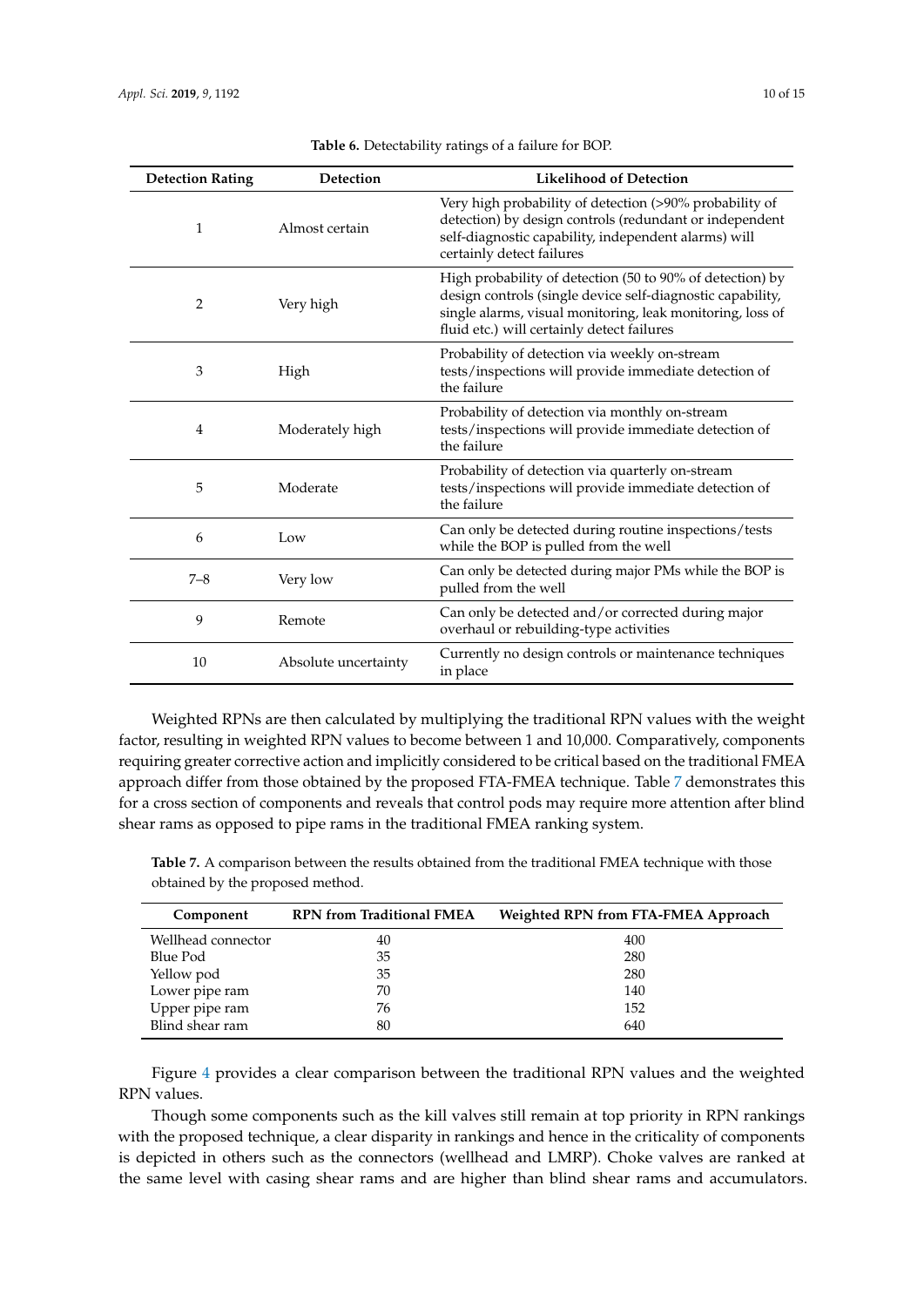Comprehensive analyses of the system produce results that may significantly alter corrective measures and criticality priorities for the BOP and any complex system in general. Whilst FMEA focuses on causal effects, taking into consideration all possible failures but not necessarily component interdependencies, FTA considers the latter but avoids minute components and their effects on overall system failure. The integration of the techniques is proven to produce more robust prioritization of system risks as greater failure severity may not necessarily mean greater criticality. This phenomenon becomes explicit when weighted RPNs for BOP under two different operating conditions, namely deep-water and shallow-water, are compared. Six experts are consulted to provide their opinion on the severity, occurrence and detectability of various failure modes, and a Multi-Criteria Decision Analysis (MCDA) method based on Weighted Sum Model (WSM) is used to aggregate the experts' opinions (see Tables 8–10). Though FMEA requires the experts to brainstorm on every aspect of FMEA process, ambiguity is avoided by disseminating similar FMEA worksheets to experts, containing the specific components/subsystems as previously established and their single associated undesired failure mode. Judgement is elicited mainly on the severity, occurrence and detectability ratings of failure modes. *Components (subsystems as previously established and their single associated undesired failure mode* 



**Figure 4.** Represented (■). Figure 4. RPN values obtained from the traditional FMEA technique ( $\blacksquare$ ) versus weighted RPN values

| Constitution | Classification          | <b>Score</b> |
|--------------|-------------------------|--------------|
|              | Field expert (Engineer) | 4            |
|              | Senior academia         | 3            |
| Occupation   | Junior academia         |              |
|              | Technician              |              |
|              | Above 30 years          | 4            |
| Experience   | $20 - 29$               | 3            |
|              | $10 - 19$               |              |
|              | $0 - 9$                 |              |
|              | PhD                     | 4            |
| Education    | <b>MSc</b>              | З            |
|              | <b>BSc</b>              |              |
|              | <b>HND</b>              |              |

Table 8. Weighting criteria for the group of experts.

values obtained by the propose method (∎).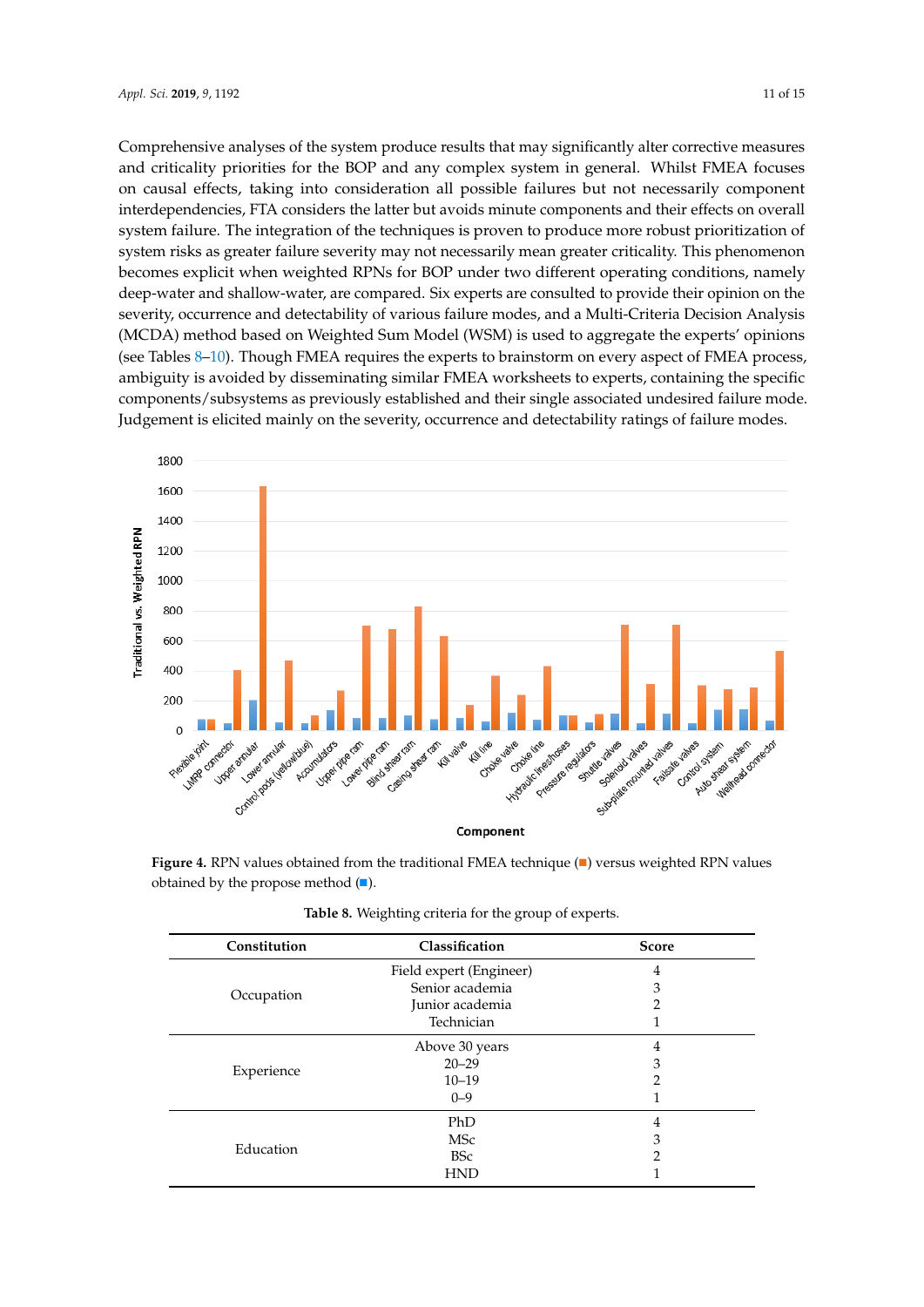| Expert        | Occupation          | Experience    | Education | <b>Weight Factor</b> | <b>Weight Score</b> |
|---------------|---------------------|---------------|-----------|----------------------|---------------------|
|               | Engineer = $4$      | $[0-9] = 1$   | $PhD = 4$ | $4+1+4=9$            | 0.16                |
| $\mathcal{L}$ | Engineer = $4$      | $[10-19] = 2$ | $PhD = 4$ | $4 + 2 + 4 = 10$     | 0.18                |
| 3             | Engineer = $4$      | $[10-19] = 2$ | $PhD = 4$ | $4 + 2 + 4 = 10$     | 0.18                |
| 4             | Junior academia = 2 | $[10-19] = 2$ | $MSc = 3$ | $2 + 2 + 3 = 7$      | 0.13                |
| 5             | Senior academia = 3 | $[20-29] = 3$ | $PhD = 4$ | $3 + 3 + 4 = 10$     | 0.18                |
| 6             | Senior academia = 3 | $[20-29] = 3$ | $PhD = 4$ | $3 + 3 + 4 = 10$     | 0.18                |
|               |                     |               |           | Total = $56$         | Total $= 1$         |
|               |                     |               |           |                      |                     |

**Table 9.** Expert weighting. **Table 9.** Expert weighting.

**Table 10.** Final aggregation for RPNs (example of the blind shear ram component). **Table 10.** Final aggregation for RPNs (example of the blind shear ram component).

| Expert        | <b>RPN</b> | <b>Weight Score</b> | Weighting                  |
|---------------|------------|---------------------|----------------------------|
|               | 60         | 0.16                | $60 \times 0.16 = 9.6$     |
| ∍             | 70         | 0.18                | $70 \times 0.18 = 12.6$    |
| 3             | 192        | 0.18                | $192 \times 0.18 = 34.56$  |
| 4             | 96         | 0.13                | $96 \times 0.13 = 12.48$   |
| 5             | 84         | 0.18                | $84 \times 0.18 = 15.12$   |
| $\mathfrak b$ | 70         | 0.18                | $70 \times 0.18 = 12.6$    |
|               |            |                     | Total = $96.96 \approx 97$ |

As expected, RPN values for all BOP components in deep waters are larger than those in shallow As expected, RPN values for all BOP components in deep waters are larger than those in waters, however, significant differences exist between ranking priorities in deep and shallow waters, as shown in Figure 5. The robustness of the technique is proven as components such as the wellhead connector and casing shear ram gain significant priority leaps in deep water, in compliance with research and regulatory standards.



Figure 5. Weighted RPN values for shallow-water (■) and deep-water (■) cases.

#### values obtained by the propose method (∎). **5. Conclusions**

This paper presented an integrated methodology of fault tree analysis (FTA) and failure mode and effects analysis (FMEA) in a manner that provides a modified, systematic and structured approach for identifying, evaluating and prioritizing the risks associated with different components in a complex system. The synergy of complementary techniques is harnessed by modifying criteria, hence increasing efficiency in analysis. By using the proposed technique, it is possible to gain insights about any complex grotom which otherwise might be everlooked. The besis for corrective setion is improved. focus on causal effects, taking into consideration all possible failures but not necessarily  $\frac{1}{2}$ complex system which otherwise might be overlooked. The basis for corrective action is improved in  $\frac{1}{\sqrt{2}}$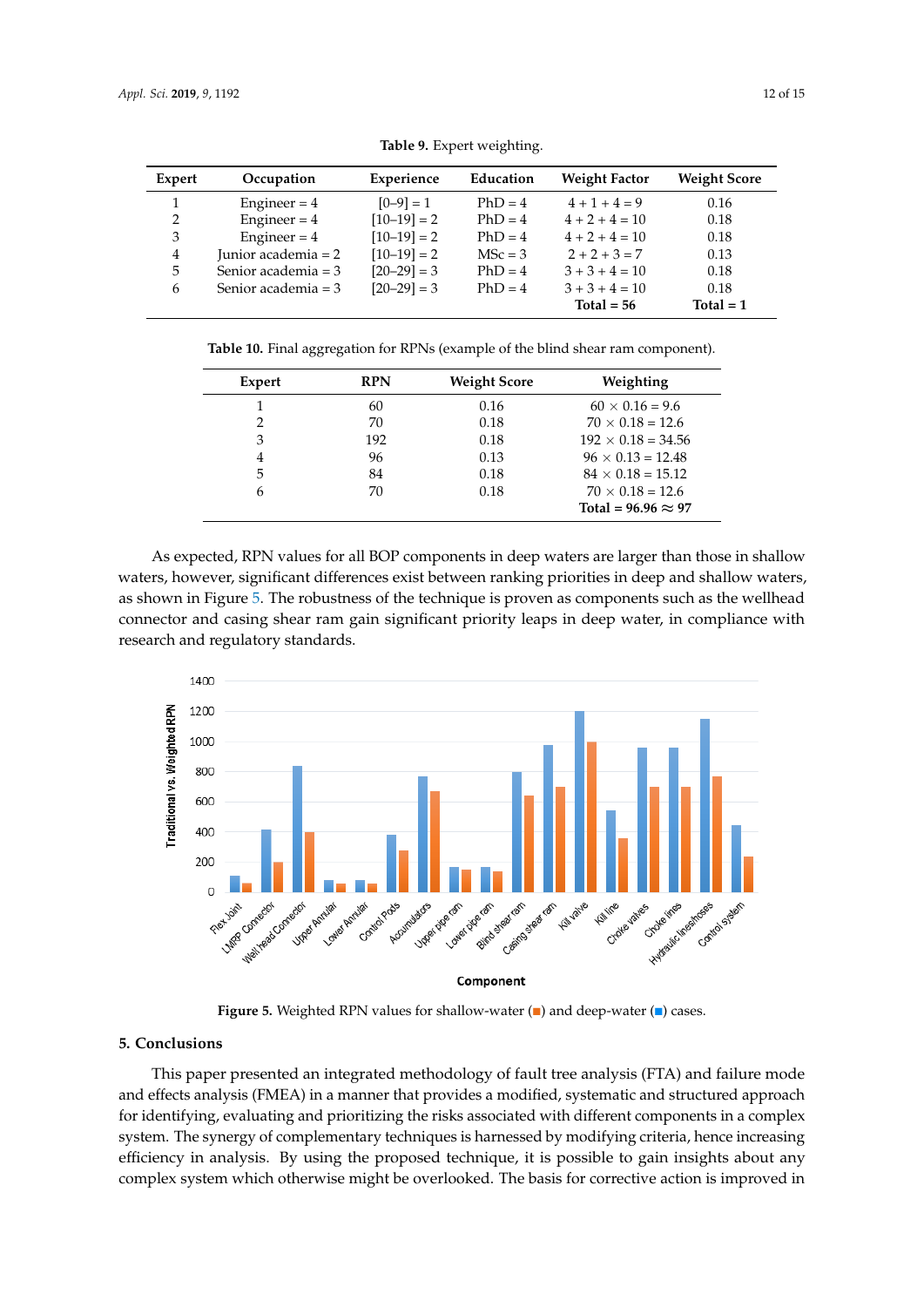a computationally sound manner. The application of the proposed methodology was demonstrated with a critical subsea oil and gas system known as Blowout Preventer (BOP).

The results of the study proved the benefits of the proposed FTA-FMEA methodology and combinatorial risk analysis techniques in general. Components that may be overlooked based on the traditional FMEA technique were brought to the limelight for consideration. More so, the priority rankings were improved significantly. Minute changes in ranking order may have huge implications, particularly for a safety-critical system such as BOP. Aside being essential for further quantitative research, component priority can significantly alter maintenance and testing policies. As shown in Table 7 and Figure 4, some components such as the kill valves remained at top priority in RPN rankings with the proposed technique. However, a clear disparity in rankings was observed for some components such as the connectors (wellhead and LMRP). Choke valves were ranked at the same level with casing shear rams and were higher than blind shear rams and accumulators.

Future research can be directed towards the effects of double and multiple failures, the comparative difference obtained when different importance measures are used, and linking the software interphases of the proposed integration scheme. Also, the normed design of subsea accumulators for actuation and control of BOPs may sometimes not be safe (see reference [35]). Thus, consideration of the actuation of the BOP and its design in reliability analysis can be an interesting subject for research.

**Author Contributions:** E.E. performed the analysis and wrote the initial manuscript draft. M.S. reviewed the initial manuscript, made contributions to its structure and responded the reviewers' comments. Both M.S. and A.K. supervised the work.

**Funding:** This work was supported by Commonwealth Scholarship Commission.

**Conflicts of Interest:** The authors declare no conflict of interest. This research received no external funding.

#### **Acronyms**

| $\overline{D}$ | detectability of a failure                                                |
|----------------|---------------------------------------------------------------------------|
| h(1i, p(i))    | probability that the system fails when component i fails                  |
| h(0i, p(i))    | probability that the system fails when component $i$ is working           |
| $\Omega$       | occurrence of a failure                                                   |
| <b>RPN</b>     | risk-priority-number                                                      |
| S              | severity of a failure                                                     |
| $w_i$          | importance of <i>i</i> th component in the system                         |
| <b>WRPN</b>    | weighted RPN                                                              |
| $X_i$          | importance of the <i>i</i> th minimal cut set in the fault tree structure |

#### **References**

- 1. Kolowrocki, K. *Reliability of Large and Complex Systems*, 2nd ed.; Elsevier: London, UK, 2014.
- 2. Moubray, J. *Reliability-Centered Maintenance*, 2nd ed.; Butterworth-Heinemann: Oxford, UK, 1999.
- 3. Chen, S.; Qi, Z.; Chen, D.; Guo, L.; Peng, W. Investigation of Bayesian network for reliability analysis and fault diagnosis of complex systems with real case applications. *Adv. Mech. Eng.* **2017**, *9*, 1–12. [\[CrossRef\]](http://dx.doi.org/10.1177/1687814017728853)
- 4. Shafiee, M.; Animah, I.; Alkali, B.; Baglee, D. Decision support methods and applications in the upstream oil and gas sector. *J. Pet. Sci. Eng.* **2019**, *173*, 1173–1186. [\[CrossRef\]](http://dx.doi.org/10.1016/j.petrol.2018.10.050)
- 5. Liu, C.-T.; Hwang, S.-L.; Lin, I.-K. Safety analysis of combined FMEA and FTA with computer software assistance—take Photovoltaic plant for example. *IFAC Proc. Vol.* **2013**, *46*, 2151–2155. [\[CrossRef\]](http://dx.doi.org/10.3182/20130619-3-RU-3018.00370)
- 6. Hong, Z.; Binbin, L. Integrated analysis of software FMEA and FTA. In Proceedings of the International Conference on Information Technology and Computer Science, Kiev, Ukraine, 25–26 July 2009.
- 7. Lutz, R.R.; Woodhouse, R.M. Bi-directional analysis for certification of safety-critical software. In Proceedings of the International Software Assurance Certification Conference (ISACC), Chantilly, VA, USA, 28 February–2 March 1999; pp. 1–9.
- 8. Xiao, N.; Huang, H.-Z.; Li, Y.; He, L.; Jin, T. Multiple failure modes analysis and weighted risk priority number evaluation in FMEA. *Eng. Fail. Anal.* **2011**, *18*, 1162–1170. [\[CrossRef\]](http://dx.doi.org/10.1016/j.engfailanal.2011.02.004)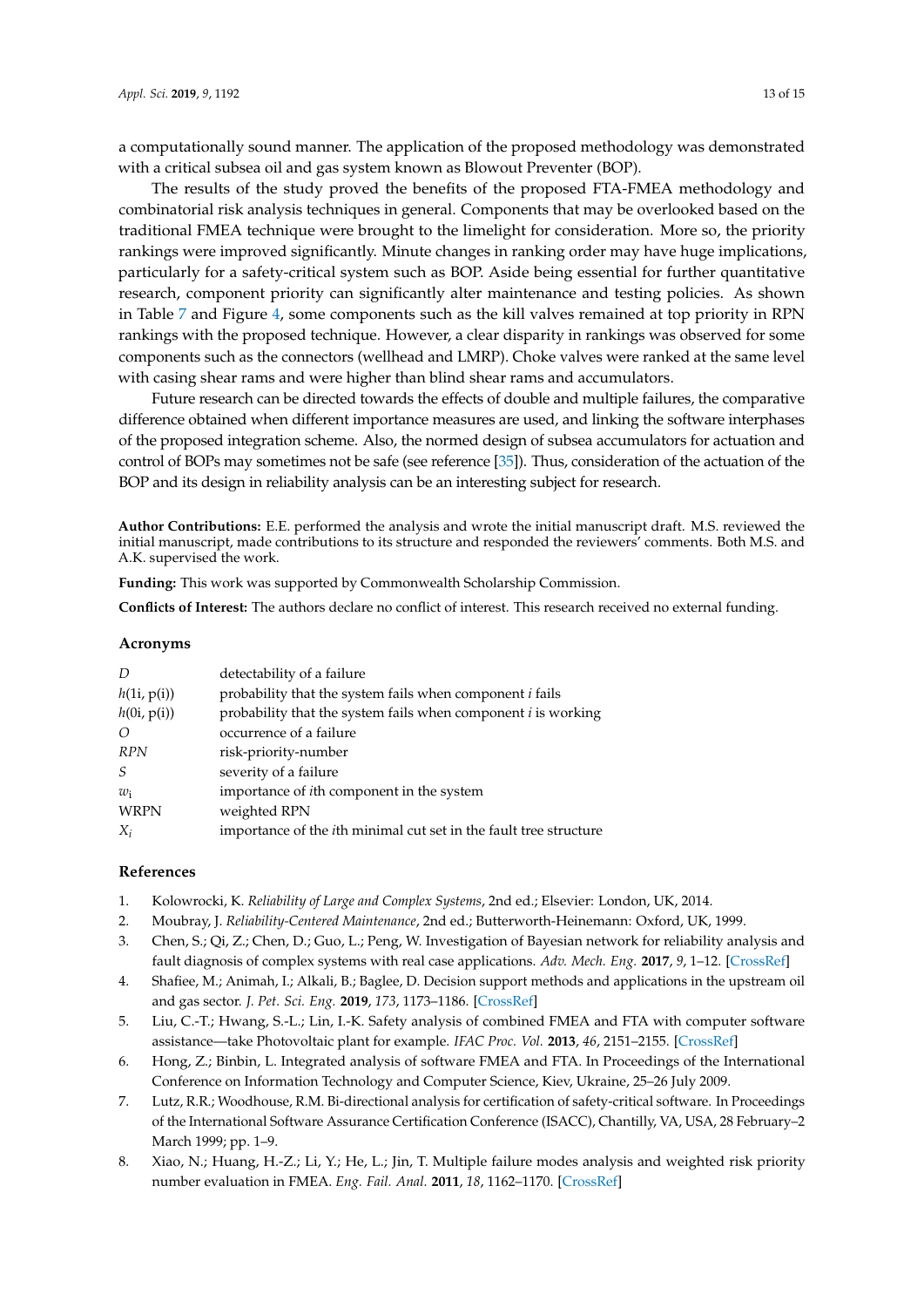- 9. Han, X.; Zhang, J. A combined analysis method of FMEA and FTA for improving the safety analysis quality of safety-critical software. In Proceedings of the IEEE International Conference on Granular Computing, Beijing, China, 13–15 December 2013.
- 10. Sinnamon, R.M.; Andrews, J.D. Improving efficiency in qualitative fault tree. *Qual. Reliab. Eng. Int.* **1997**, *13*, 293–298. [\[CrossRef\]](http://dx.doi.org/10.1002/(SICI)1099-1638(199709/10)13:5<293::AID-QRE110>3.0.CO;2-Y)
- 11. Shafiee, M.; Dinmohammadi, F. An FMEA-based risk assessment approach for wind turbine systems: A comparative study of onshore and offshore. *Energies* **2014**, *7*, 619–642. [\[CrossRef\]](http://dx.doi.org/10.3390/en7020619)
- 12. Dinmohammadi, F.; Shafiee, M. A fuzzy-FMEA risk assessment approach for offshore wind turbines. *Int. J. Progn. Health Manag.* **2013**, *4*, 59–68.
- 13. Franceschini, F.; Galetto, M. A new approach for evaluation of risk priorities of failure modes in FMEA. *Int. J. Prod. Res.* **2001**, *39*, 2991–3002. [\[CrossRef\]](http://dx.doi.org/10.1080/00207540110056162)
- 14. Chang, D.-S.; Sun, K.-L.P. Applying DEA to enhance assessment capability of FMEA. *Int. J. Qual. Reliab. Manag.* **2009**, *26*, 629–643. [\[CrossRef\]](http://dx.doi.org/10.1108/02656710910966165)
- 15. Vahdani, B.; Salimi, M.; Charkhchian, M. A new FMEA method by integrating fuzzy belief structure and TOPSIS to improve risk evaluation process. *Int. J. Adv. Manuf. Technol.* **2015**, *77*, 357–367. [\[CrossRef\]](http://dx.doi.org/10.1007/s00170-014-6466-3)
- 16. Liu, H.-C.; Liu, L.; Liu, N. Risk evaluation approaches in failure mode and effects analysis: A literature review. *Expert Syst. Appl.* **2013**, *40*, 828–838. [\[CrossRef\]](http://dx.doi.org/10.1016/j.eswa.2012.08.010)
- 17. Gilchrist, W. Modelling failure modes and effect analysis. *Int. J. Qual. Reliab. Manag.* **1993**, *10*, 16–23. [\[CrossRef\]](http://dx.doi.org/10.1108/02656719310040105)
- 18. Whiteley, M.; Dunnett, S.; Jackson, L. Failure Mode and Effect Analysis, and Fault Tree Analysis of Polymer Electrolyte Membrane Fuel Cells. *Int. J. Hydrog. Energy* **2016**, *41*, 1187–1202. [\[CrossRef\]](http://dx.doi.org/10.1016/j.ijhydene.2015.11.007)
- 19. Khaiyum, S.; Kumaraswamy, Y. An effective method for the identification of potential failure modes of a system by integrating FTA and FMEA. *Adv. Intell. Systs. Comput.* **2014**, *248*, 679–686.
- 20. Bluvband, Z.; Polak, R.; Grabov, P. Bouncing failure analysis (BFA): The unified FTA-FMEA methodology. In Proceedings of the Annual Reliability and Maintainability Symposium, Alexandria, VA, USA, 24–27 January 2005; pp. 463–466.
- 21. Zhai, G.; Zhou, Y.; Ye, X.; Hu, B. A method of multi-objective reliability tolerance design for electronic circuits. *Chin. J. Aeronaut.* **2013**, *26*, 161–170. [\[CrossRef\]](http://dx.doi.org/10.1016/j.cja.2012.12.005)
- 22. Meng, F.C. Relationships of Fussell–Vesely and Birnbaum importance to structural importance in coherent systems. *Reliab. Eng. Syst. Saf.* **2000**, *67*, 55–60. [\[CrossRef\]](http://dx.doi.org/10.1016/S0951-8320(99)00043-5)
- 23. Pickard, K.; Müller, P.; Bertsche, B. Multiple failure mode and effects analysis—An approach to risk assessment of multiple failures with FMEA. In Proceedings of the Annual Reliability and Maintainability Symposium, Alexandria, VA, USA, 24–27 January 2005; pp. 457–462.
- 24. Cai, B.; Liu, Y.; Liu, Z.; Tian, X.; Zhang, Y.; Liu, J. Performance evaluation of subsea blowout preventer systems with common-cause failures. *J. Pet. Sci. Eng.* **2012**, *90–91*, 18–25. [\[CrossRef\]](http://dx.doi.org/10.1016/j.petrol.2012.04.007)
- 25. Holand, P.; Rausand, M. Reliability of subsea BOP systems. *Reliab. Eng.* **1987**, *19*, 263–275. [\[CrossRef\]](http://dx.doi.org/10.1016/0143-8174(87)90058-8)
- 26. Holand, P.; Awan, H. Reliability of Deepwater Subsea BOP Systems and Well. Report No. ES 201252/02. 2012. Available online: <www.bsee.gov> (accessed on 18 August 2018).
- 27. Enjema, E.; Shafiee, M.; Kolios, A. A study on the reliability of oil and gas Blowout Preventer (BOP) technologies under deep-water erratic conditions. In *Safety and Reliability—Theory and Applications*; CRC Press, Taylor & Francis Group: Portoroz, Slovenia, 2017; p. 346.
- 28. Enjema, E. Reliability Performance Analysis of Complex Teachnical Systems under Extreme Loading Conditions with Application to Subsea Blowout Preventer. Ph.D. Thesis, Cranfield University, Cranfield, UK, 2018.
- 29. Fowler, J.H.; Roche, J.R. System safety analysis of well-control equipment. *SPE Drill. Completion* **1994**, *9*, 193–198. [\[CrossRef\]](http://dx.doi.org/10.2118/26844-PA)
- 30. Bureau of Safety and Environmental Enforcement (BSEE). Blowout Preventer (BOP) Failure Mode Effect Criticality Analysis (FMECA), 2013. Available online: <www.bsee.gov> (accessed on 18 August 2018).
- 31. Enjema, E.; Shafiee, M.; Kolios, A. An integrated framework for Blowout preventer configuration selection in deep and ultra-deep water offshore fields. In *Safety and Reliability—Safe Societies in a Changing World*; CRC Press, Taylor & Francis Group: Trondheim, Norway, 2018; pp. 2007–2012.